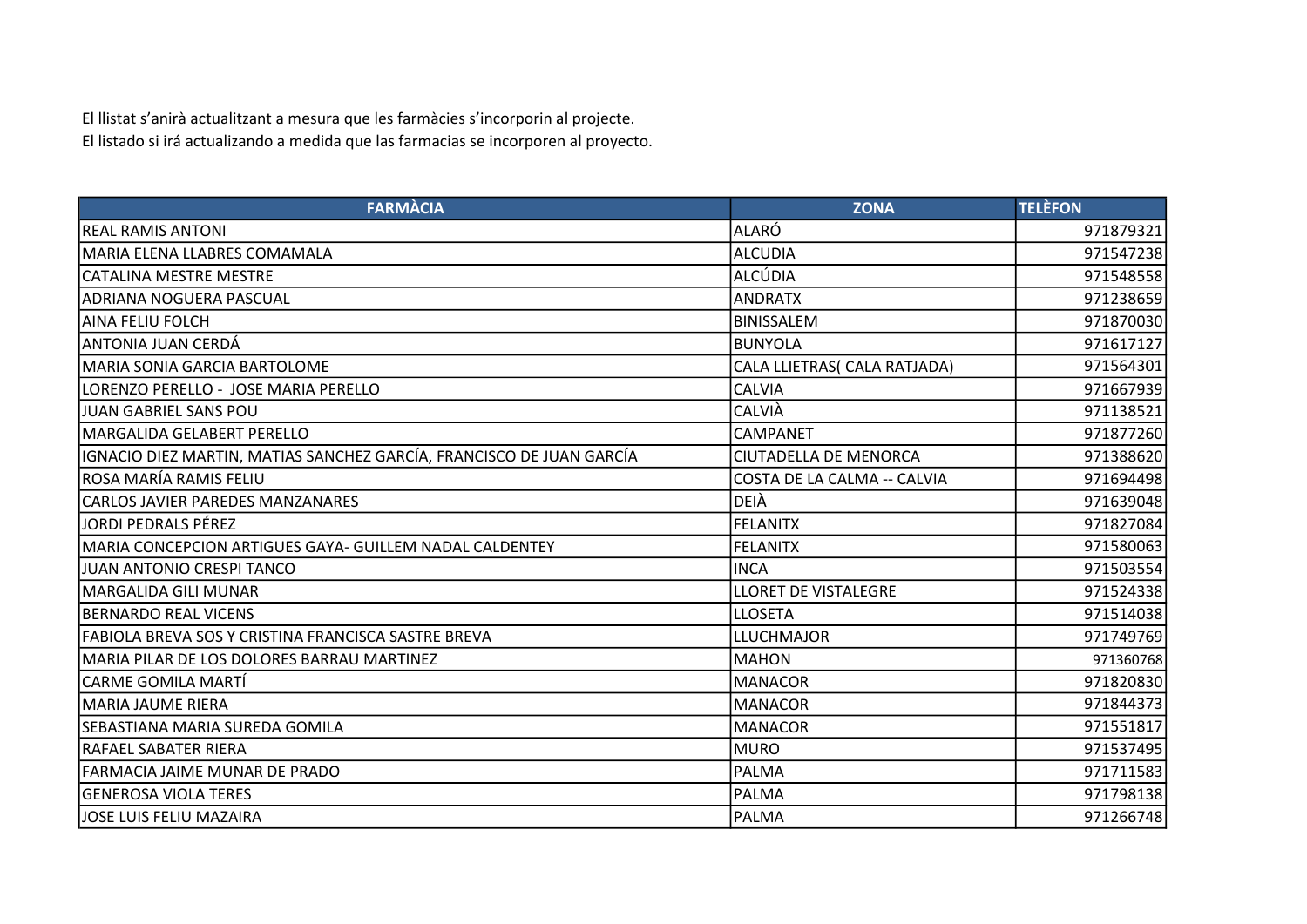| JOSEP M TORRENS ARMENGOL / ANTONINA TORRENS ARMENGOL | PALMA                   | 971715868 |
|------------------------------------------------------|-------------------------|-----------|
| JUAN ALEMANY BALLE                                   | <b>PALMA</b>            | 971402628 |
| <b>JUAN MARIMON SIMO</b>                             | <b>PALMA</b>            | 971267660 |
| M. SOLEDAD TINOCO GIL                                | <b>PALMA</b>            | 645899135 |
| MAGDALENA OLIVER MOLL, MARTÍ SANSALONI OLIVER        | PALMA                   | 971270672 |
| MARGARITA MUNTANER GIMBERNAT                         | <b>PALMA</b>            | 971771169 |
| MARIA ÀNGELA CASTAÑER ABELLANET                      | PALMA                   | 971293001 |
| MARIA ANGELES VERGES Y MERCEDES JUAN                 | <b>PALMA</b>            | 971721788 |
| MARTA TIMONER SALVA                                  | PALMA                   | 971217053 |
| TOMÁS SASTRE BAUZA                                   | <b>PALMA</b>            | 971751457 |
| ROMAN MURET MAYORAL                                  | PALMA                   | 971759098 |
| ANTONI LLORENS BOBADILLA                             | PALMA                   | 971260333 |
| <b>RAMON-MURET</b>                                   | <b>PALMA</b>            | 971428284 |
| <b>ADRIANA BORDOY MORENO</b>                         | <b>PALMA</b>            | 971264282 |
| JOAN CIRERA PLANAS                                   | <b>PALMA</b>            | 971460143 |
| <b>GUILLERMO TORRES ROSSELLO</b>                     | <b>PALMA</b>            | 971430153 |
| <b>GASPAR REAL VICENS</b>                            | <b>PALMA</b>            | 971272501 |
| JUDIT FOLCH RUBAU                                    | PALMA                   | 971077888 |
| INMACULADA MANERA ROSSELLO                           | PALMA                   | 971759695 |
| JOANA MARIA REAL VICENS                              | POLLENÇA                | 971864039 |
| İMIGUEL OLIVER-AINA OLIVER C.B                       | POLLENÇA                | 971530063 |
| MARIA MAGDALENA PONT GALMES                          | PORT D'ALCUDIA          | 971548924 |
| MARIA JOSE JULVE MARTÍNEZ                            | <b>PORTINATX</b>        | 971337621 |
| ANA BALAGUER BERGA / MARIA ANGELES BALAGUER BUSQUETS | PUIGPUNYENT             | 971614192 |
| ANTONIO BESALDUCH Y MARTA BESALDUCH                  | <b>SA POBLA</b>         | 971541083 |
| MELANIA VACAS VIDAL                                  | <b>SANT JOSEP</b>       | 971800048 |
| MARGARITA MARIA TORRES PONS                          | SANT JOSEP DE SA TALAIA | 971803146 |
| <b>LEONOR HERNANDEZ PONS</b>                         | <b>SANT LLUIS</b>       | 971151719 |
| <b>MARIA TORRES PRATS</b>                            | <b>SANTA GERTRUDIS</b>  | 971197320 |
| <b>ANTONIO AMER CAPELLA</b>                          | <b>SANTA MARGALIDA</b>  | 971859113 |
| ANTONI BARCELÓ OBRADOR                               | SANTANYÍ                | 971837151 |
| <b>ANTONIO REAL BORDOY</b>                           | <b>SELVA</b>            | 971515719 |
| MERCE GOMILA MARTI                                   | S'ILLOT, MANACOR        | 971810948 |